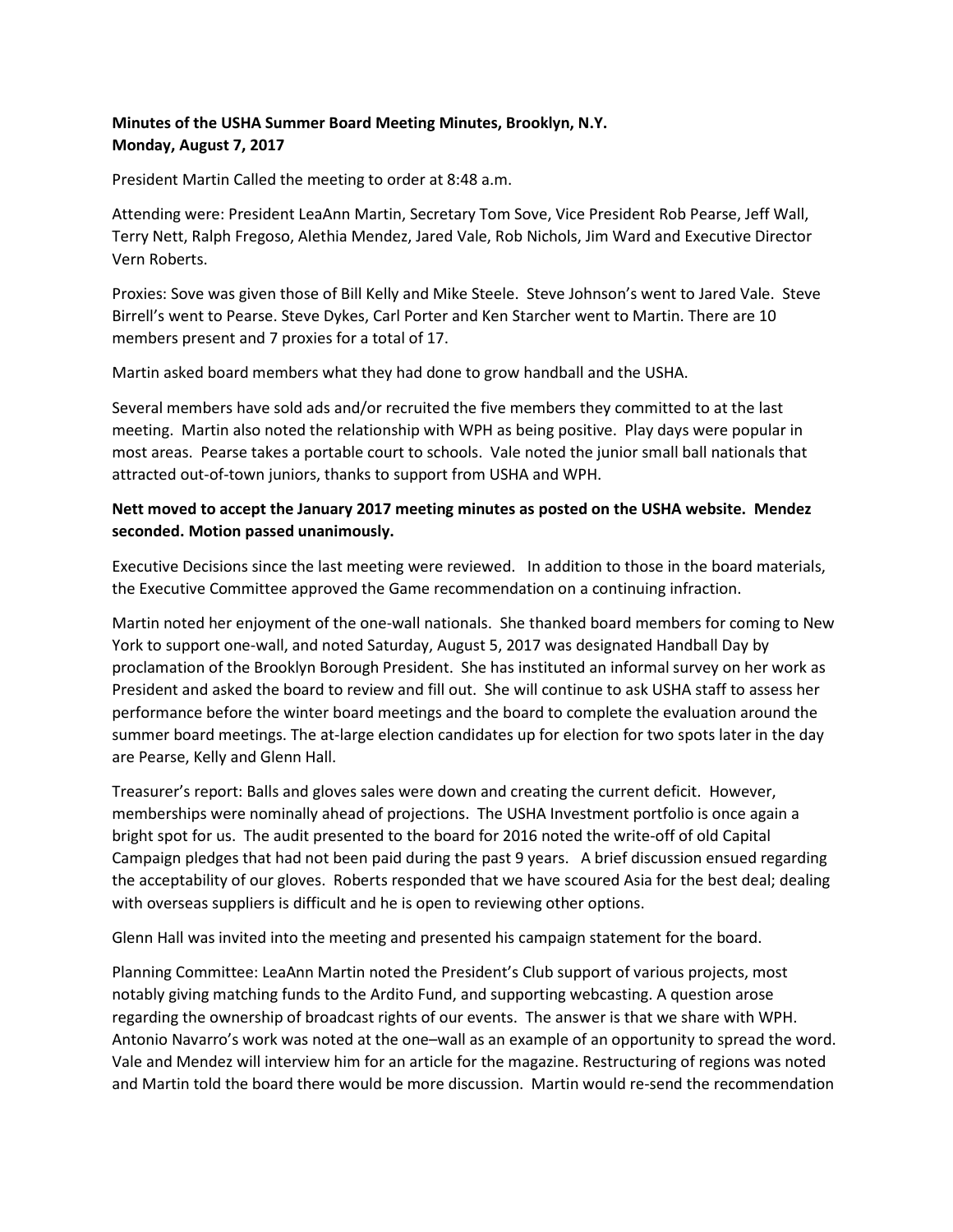for discussion. Election discussion questioned why the officers' election schedule didn't correspond with the President's in regard to length of term. This too will be discussed by the Planning Committee.

Game Committee: Sove noted the results of the infraction situation. The member has received the letter and still has all member privileges, excepting representation of the USHA. Sove then brought up a suggested change in the confidentiality clause used in infraction letters, wherein we will include our right to make information available to other USHA officials or organizations that we determine to be affected by an infraction action. **Pearse moved that the statement be revised as proposed. Nichols seconded.** There was discussion about keeping the information as confidential as possible. **The motion passed unanimously.** 

Sove noted that Tony Roberts is the rules chair for the one-wall sub-committee and it was requested that he be included on the Game Committee. This was approved by acclamation, with the proviso that whoever holds that position must be a certified referee, as well agreeable to support all USHA rules. There was discussion about a complaint at the wallball national event and some ideas for improving the administration of the event. Sove will send appropriate letters as outlined in the Game Committee session.

Regarding females who enter the USHA nationals and the division is cancelled due to not meeting minimum entry requirements, it was recommended that the females be allowed to play in a men's event if no other event is available at their age or women's event skill level. In the application of the USHA protocol to encourage participation, females will be allowed to participate in comparable male events if there's no other age- or skill- appropriate female event. **Sove moved. Fregoso seconded. The motion passed, 16-0-1.**

One-Wall Committee: Mendez thanked the board for coming to New York and the support for outdoor handball. The committee has been trying to spread the USHA's influence to other communities. To this end they have invited a representative from Pennsylvania and New England to join the Committee. She talked briefly of the restructuring of the one-wall Committee to include certain sub-committees with specific duties. The Committee wishes to hold more events this winter to take advantage of the indoor season, specifically in November and March. They hope having more events will offer a reason to join the USHA. The Players of the Year dinner will be the third Saturday in February, and will feature an exhibition including small ball and big ball. Publicity for the WallBall nationals made extensive use of social media, primarily Facebook. Prize money for this year's one-wall small ball nationals came from various sources and resulted in the largest purse ever this year. Vale's efforts were specifically noted. Crossover play, including Timothy Gonzalez' small and wallball wins would be recognized.

Recommendations from the committee were to include the one-wall committee rules person to the Game Committee. Also, to schedule the 2018 events: June 22-24 for the wallball and July 26-29 for the small ball. The events now have indoor backup at the Coney Island YMCA. It was requested to have at least one tournament at the Y to test the facility prior to next year.

The committee left for lunch at 11:55.

The meeting reconvened at 1:10

Promotions Committee: Pearse reviewed the upcoming schedule: Three-Wall in Toledo, Juniors in Chicago, Masters Singles in San Diego, Collegiates in Springfield, Masters Doubles in Houston, Women's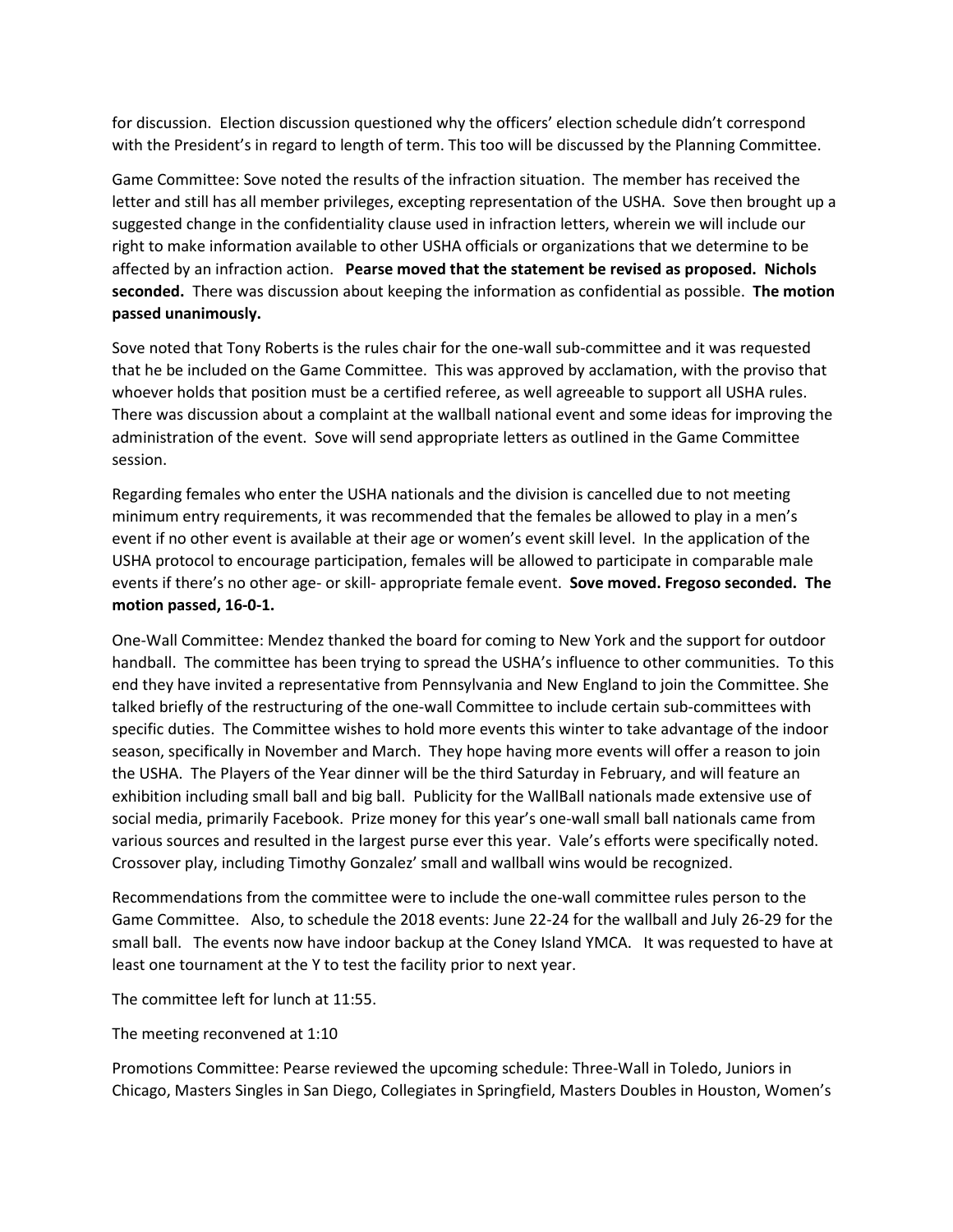Classic in Tucson (unless someone else expresses interest in hosting), Wallball June 22-24, and July 26-29 for small ball. Discussion turned to the National four-wall and a recommendation that the four-wall nationals be suspended for one year or combined with the worlds, Aug. 9-19. Martin noted the national events are revenue makers for the USHA, and cancellation will adversely affect our 2018 budget. Nichols noted Los Cab would likely have it and noted LifeTime has already expressed an interest. Austin may also be receptive.

Reasons suggested for combining were a lack of venues and watering down of events in terms of numbers. **Pearse moved that the four-wall nationals be combined with the worlds in 2018. Sove seconded.** In discussion, Martin read a statement from Carl Porter in support of keeping the separate events due to prestige of USHA nationals. **Pearse and Sove withdrew the motion.**

The board thought Los Cab, Concord, Calif., or another site in Nor Cal, and UT were possible hosts. Discussion included a swing through permanent sites on a rotating basis. **Nett moved that we do not split nationals (hold singles and nationals separately) for 2018, provided we find a venue. Fregoso seconded.** In further discussion, it was agreed to see what was available by Sept. 11 for an attractive site for a combined and/or split nationals. In the event a venue could not be found by then, we would revisit the option to combine with the Worlds. **The motion passed 11-4-2.** The board will be kept informed as we move forward.

Pearse discussed Team USA representation. Men's four-wall would be decided by the top US finishers in four-wall nationals. In the case of a tie, it would be decided by WPH rankings. Wall ball and Small ball champions from 2017 would be the representatives. Pearse noted a goal of at least \$1,000 a player plus a uniform to help them attend. It was noted that any member of Team USA must be a USHA member. A question arose about adding a Wallball men's B representative to Team USA. This will not be USHA sponsored, and the one-wall committee will raise those funds. The USHA needs to be cognizant of what uniforms players use when they play for Team USA. A discussion ensued about having one uniform for TEAM USA with other organization-sponsored players wearing the same uniform with an additional distinctive patch or logo. Vale would seek other organizations for support of TEAM USA. Birrell sent a note for the board to consider promoting the regional events more prominently with a few items, including free national tournament entry fees for regional winners.

Pearse suggested that prize money could be awarded for worlds, but only if there's no four-wall nationals.

Collegiate Committee: Wells sent a report with Martin, noting their accomplishments and regular communications. Mike Wells was reelected Chairman, and Van Arsdale from Illinois was added to the committee. The Committee has better collaboration with the Irish, specifically regarding our rules and banquet behavior. The Committee requested that the USHA do a better job of promoting new rules, such as the recent glove rule. Game Committee Chair Sove was tasked with the job to write an article discussing the USHA's intent on enforcing the glove rule. The collegiate nationals have been scheduled for two years: MOST to host in 2018 and Univ. of Minn. to be held in 2019. The Committee has adopted new starting times for doubles (earlier on Wednesday). They will have further discussion of the US and International awards. The committee asked the board to consider improvements on the USHA website regarding collegiate activities, as well as an increase in First Ace funding for the collegiate tournament. Martin will share discussion with Wells.